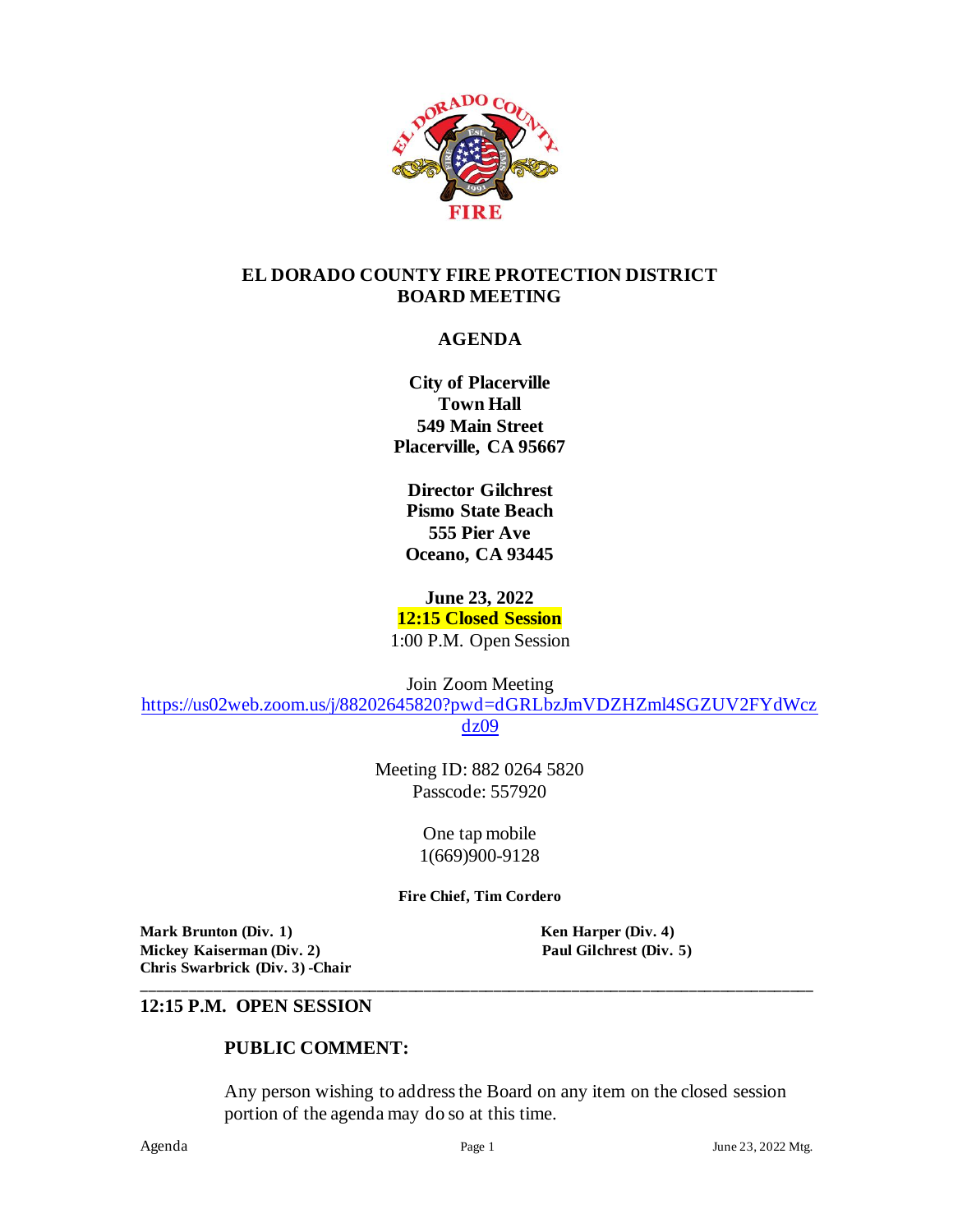#### **12:20 P.M. CLOSED SESSION**

A. Meeting with designated representatives of the El Dorado County Fire Protection District regarding employee salaries, salary schedules, and/or other compensation in the form of fringe benefits pursuant to Government Code Section 54957.6. The El Dorado County Fire Protection District's designated representatives are Fire Chief Tim Cordero, Director Chris Swarbrick, Director Ken Harper and Patrick Clark. El Dorado County Professional Firefighter Union Local 3556, The Management Association, Non-Safety.

#### **1:00 P.M. OPEN SESSION**

- **1. CALL TO ORDER:**
- **2. ROLL CALL:**
- **3. PLEDGE OF ALLEGIANCE:**
- **4. APPROVE AGENDA:**

#### **5. CONSENT CALENDAR:**

 (All items approved on a single vote except those pulled for individual discussion and action).

A. Minutes: May 20, 2022, Board Meeting B. Claim Payments/Deposits: District Claims: District Deposits & Journal Entries: \$82,155.35 \$7,316.75 \$1,720.38 \$9,347.4 \$1,446.00 \$4,481.85 \$8,250.00 \$13,465.12 \$27,201.82 \$17,928.67 \$3,070.00 \$90,676.14 \$12,183.85 \$10,675.92 \$129,475.95

### **6. OATH OF OFFICE:**

A. Ceremonial Badge Pinning for Firefighter Connor Callahan B. Ceremonial Badge Pinning for Firefighter Bayley Maleske

### **7. PUBLIC COMMENT:**

(Any person wishing to address the Board on any item that is not on the agenda may do so at this time. Public comments are limited to three minutes per person.)

### **8. REPORT OF ACTION TAKEN IN CLOSED SESSION:**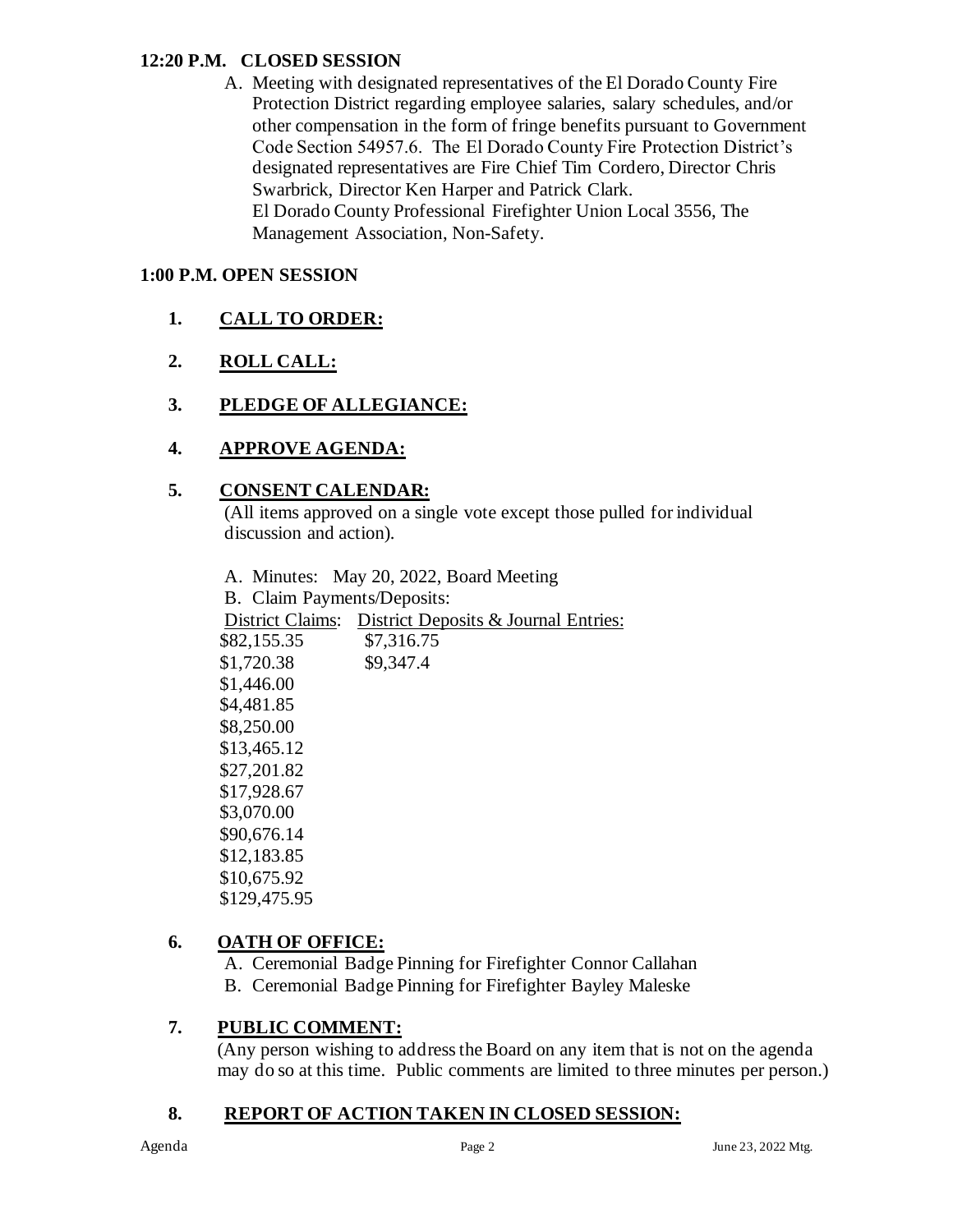A. Meeting with designated representatives of the El Dorado County Fire Protection District regarding employee salaries, salary schedules, and/or other compensation in the form of fringe benefits pursuant to Government Code Section 54957.6. The El Dorado County Fire Protection District's designated representatives are Fire Chief Tim Cordero, Director Chris Swarbrick, Director Ken Harper and Patrick Clark. El Dorado County Professional Firefighter Union Local 3556, The Management Association, Non-Safety.

# **9. DEPARTMENTAL MATTERS:**

- A. **Administrative –** FY 20/21 Annual Audit
	- Scott German Fechter & Company
- B. **Administrative –** Resolution 2022-04 2022-2023 Fiscal Year Appropriation Limits.
	- Discuss and Approve.
- C. **Administrative –** Resolution 2022-05 Fiscal Year 2022/2023 Preliminary Budget
	- Discuss and Approve
- D. **Administrative -**Agreement with Shingle Springs Band of Miwok Indians and El Dorado County Fire District.
	- Review and Approve.
- E. **Administrative**  Transferring of Unobligated Funds
	- Review and Approve
- F. **Administrative** First Responder Fee Ordinance
	- First Reading.
- G. **Operational** Leadership Training
	- Discuss and Approve

# **10. BOARD MATTERS:**

# **11. COMMITTEE REPORTS:**

# **Standing Committees:**

- A. Strategic Planning
- B. Budget and Finance (Kaiserman, Gilchrest)
- C. Communications & Outreach (Brunton, Gilchrest)

# **Ad-hoc Committees:**

- A. Operational Strategic Planning. (Swarbrick, Kaiserman)
- B. Facilities & Equipment (Brunton, Kaiserman)
- C. Human Resources (Swarbrick, Harper)

# **12. CORRESPONDENCE AND COMMUNICATION:**

- Fire Engine Response Statistics.
- Medic Unit Response Statistics.

# **13. FIRE CHIEF'S REPORT:**

# **14. BOARD COMMENTS:**

 **15. FUTURE AGENDA ITEMS:**